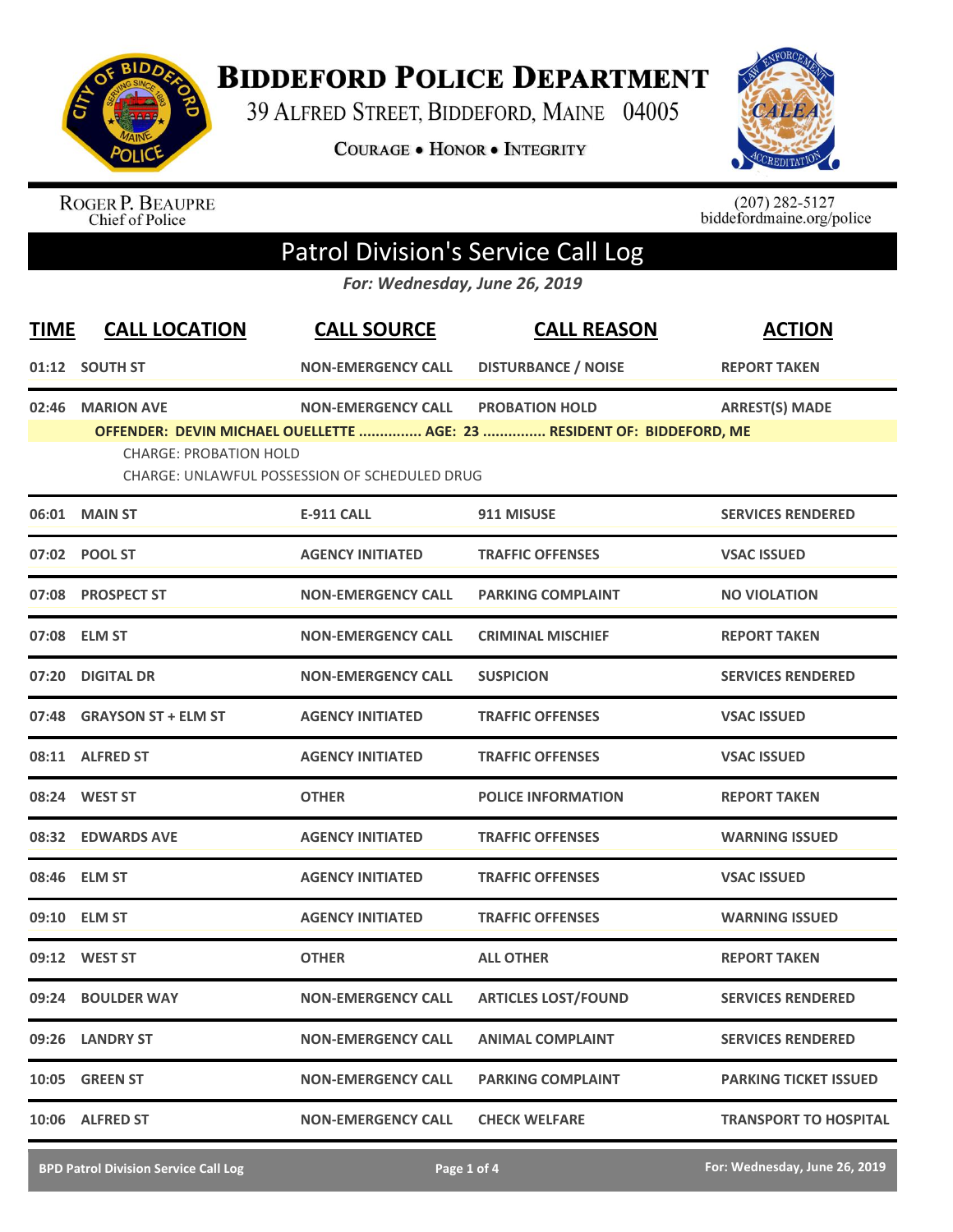| <b>TIME</b> | <b>CALL LOCATION</b>                             | <b>CALL SOURCE</b>        | <b>CALL REASON</b>                                                                       | <b>ACTION</b>             |
|-------------|--------------------------------------------------|---------------------------|------------------------------------------------------------------------------------------|---------------------------|
|             | 10:11 WEST ST + HILL ST                          | <b>RADIO</b>              | <b>DISABLED VEHICLE</b>                                                                  | <b>GONE ON ARRIVAL</b>    |
|             | 10:12 ALFRED ST                                  | <b>WALK-IN AT STATION</b> | <b>COURT ORDERED CHECK IN</b>                                                            | <b>SERVICES RENDERED</b>  |
|             | 10:20 LAMBERT ST                                 | <b>E-911 CALL</b>         | <b>MENTAL ILLNESS CASES</b>                                                              | <b>REPORT TAKEN</b>       |
|             | 10:44 ELM ST + SPRUCE ST                         | <b>E-911 CALL</b>         | <b>TRAFFIC SIGNALS</b>                                                                   | <b>SERVICES RENDERED</b>  |
|             | 10:47 CLIFFORD ST                                | <b>AGENCY INITIATED</b>   | <b>SUSPICION</b>                                                                         | <b>SERVICES RENDERED</b>  |
|             | 10:51 BACON ST                                   | <b>AGENCY INITIATED</b>   | <b>ANIMAL COMPLAINT</b>                                                                  | <b>SERVICES RENDERED</b>  |
|             | 11:05 BIRCH ST                                   | <b>AGENCY INITIATED</b>   | <b>CHECK WELFARE</b>                                                                     | <b>SERVICES RENDERED</b>  |
|             | 11:13 JACQUELINE DR                              | <b>AGENCY INITIATED</b>   | <b>ANIMAL COMPLAINT</b>                                                                  | <b>NEGATIVE CONTACT</b>   |
|             | 12:03 ALFRED ST + MYRTLE ST                      | <b>NON-EMERGENCY CALL</b> | <b>CHECK WELFARE</b>                                                                     | <b>NEGATIVE CONTACT</b>   |
|             | 12:58 BOULDER WAY                                | <b>NON-EMERGENCY CALL</b> | <b>CRIM THREAT / TERRORIZING</b>                                                         | <b>REPORT TAKEN</b>       |
|             | 13:11 POMERLEAU ST                               | <b>NON-EMERGENCY CALL</b> | <b>PARKING COMPLAINT</b>                                                                 | <b>NO ACTION REQUIRED</b> |
|             | 13:17 ALFRED ST<br><b>CHARGE: WARRANT ARREST</b> | <b>AGENCY INITIATED</b>   | <b>WARRANT ARREST</b><br>OFFENDER: CAMERON M WALKER  AGE: 30  RESIDENT OF: WESTBROOK, ME | <b>ARREST(S) MADE</b>     |
|             | 13:52 ALFRED ST                                  | <b>NON-EMERGENCY CALL</b> | <b>COURT ORDERED CHECK IN</b>                                                            | <b>SERVICES RENDERED</b>  |
|             | <b>14:29 MAIN ST</b>                             | <b>NON-EMERGENCY CALL</b> | <b>SEX OFFENDER REGISTRATION</b>                                                         | <b>REPORT TAKEN</b>       |
|             | 14:31 FRANKLIN ST                                | <b>NON-EMERGENCY CALL</b> | <b>MESSAGE DELIVERY</b>                                                                  | <b>SERVICES RENDERED</b>  |
|             | 15:47 LESSARD AVE                                | <b>AGENCY INITIATED</b>   | <b>TRAFFIC OFFENSES</b>                                                                  | <b>WARNING ISSUED</b>     |
|             | 15:51 ALFRED ST                                  | <b>AGENCY INITIATED</b>   | <b>TRAFFIC OFFENSES</b>                                                                  | <b>WARNING ISSUED</b>     |
|             | 15:51 GRAHAM ST                                  | <b>E-911 CALL</b>         | 911 MISUSE                                                                               | <b>NEGATIVE CONTACT</b>   |
|             | 15:58 ALFRED ST                                  | <b>WALK-IN AT STATION</b> | <b>INSPECTION PERMIT</b>                                                                 | <b>NO ACTION REQUIRED</b> |
|             | 15:59 CHAPEL ST                                  | E-911 CALL                | <b>DOMESTIC COMPLAINTS</b>                                                               | <b>REPORT TAKEN</b>       |
|             | 16:05 SOUTH ST                                   | <b>AGENCY INITIATED</b>   | <b>TRAFFIC OFFENSES</b>                                                                  | <b>WARNING ISSUED</b>     |
|             | 16:11 BIRCH ST                                   | <b>AGENCY INITIATED</b>   | <b>TRAFFIC OFFENSES</b>                                                                  | <b>VSAC ISSUED</b>        |
|             | 16:11 HILL ST                                    | E-911 CALL                | 911 MISUSE                                                                               | <b>SERVICES RENDERED</b>  |
|             | 16:19 CLIFFORD ST                                | <b>AGENCY INITIATED</b>   | <b>PAPERWORK</b>                                                                         | <b>NEGATIVE CONTACT</b>   |
|             | 16:22 WEST ST                                    | <b>WALK-IN AT STATION</b> | <b>ASSAULT</b>                                                                           | <b>REPORT TAKEN</b>       |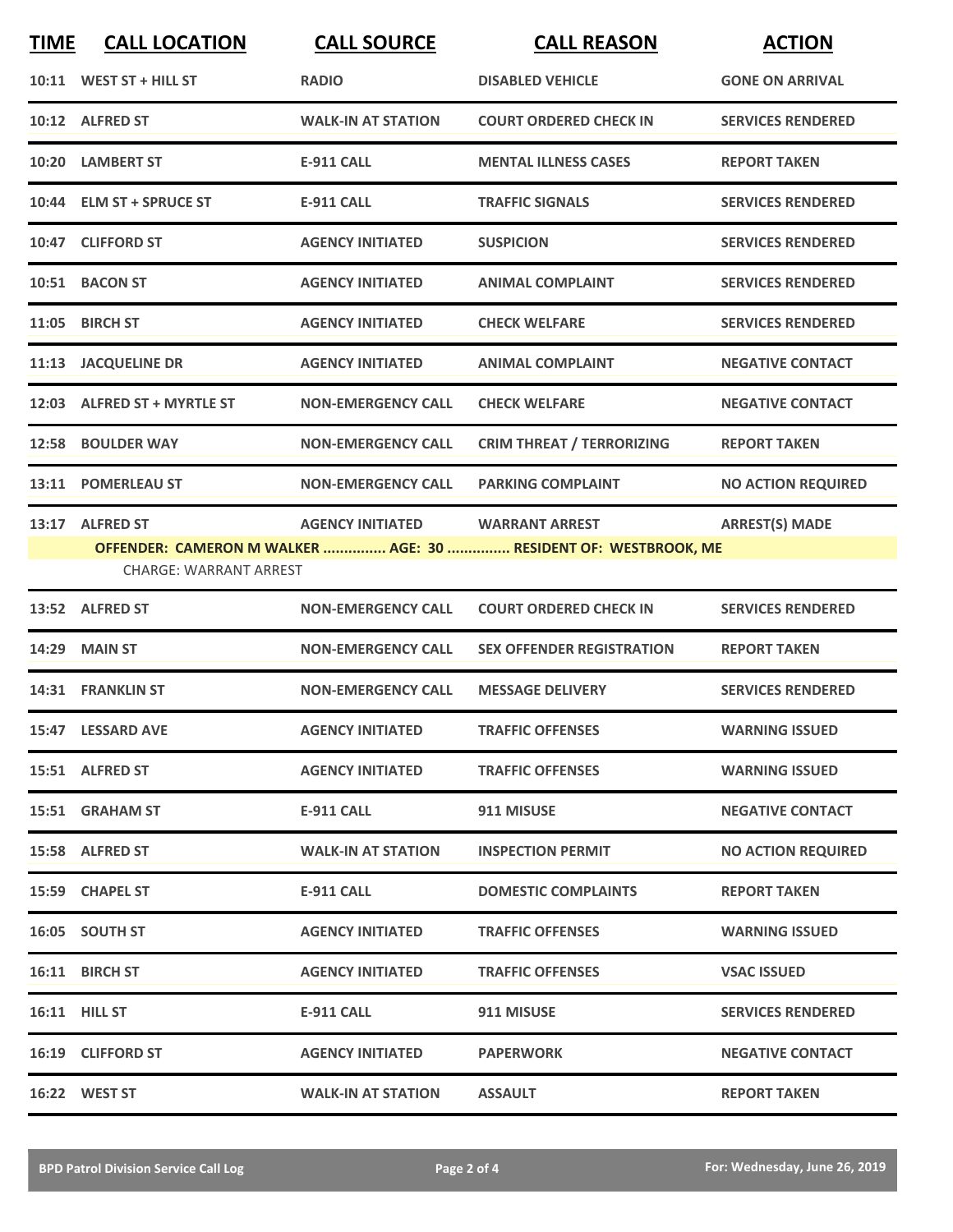| <b>TIME</b> | <b>CALL LOCATION</b>                              | <b>CALL SOURCE</b>        | <b>CALL REASON</b>            | <b>ACTION</b>               |
|-------------|---------------------------------------------------|---------------------------|-------------------------------|-----------------------------|
|             | 16:33 WATER ST + MAIN ST                          | <b>WALK-IN AT STATION</b> | <b>TRAFFIC OFFENSES</b>       | <b>SERVICES RENDERED</b>    |
| 16:43       | <b>GRAHAM ST</b>                                  | <b>AGENCY INITIATED</b>   | <b>PAPERWORK</b>              | <b>NEGATIVE CONTACT</b>     |
|             | 16:46 WEST ST + RAVENSWOOD DR                     | <b>AGENCY INITIATED</b>   | <b>TRAFFIC OFFENSES</b>       | <b>VSAC ISSUED</b>          |
|             | 16:53 ALFRED ST                                   | <b>NON-EMERGENCY CALL</b> | <b>COURT ORDERED CHECK IN</b> | <b>SERVICES RENDERED</b>    |
|             | 16:57 BRIARWOOD DR                                | <b>NON-EMERGENCY CALL</b> | <b>CHECK WELFARE</b>          | <b>NO ACTION REQUIRED</b>   |
|             | 17:06 CHANNEL COVE LN                             | <b>AGENCY INITIATED</b>   | <b>PAPERWORK</b>              | <b>PAPERWORK NOT SERVED</b> |
|             | 17:12 WEST ST                                     | <b>NON-EMERGENCY CALL</b> | <b>ASSIST CITIZEN</b>         | <b>SERVICES RENDERED</b>    |
|             | 17:17 ALFRED ST                                   | <b>WALK-IN AT STATION</b> | <b>PUBLIC ASSIST</b>          | <b>NO ACTION REQUIRED</b>   |
|             | 17:29 ELM ST                                      | <b>NON-EMERGENCY CALL</b> | <b>TRESPASSING</b>            | <b>NO ACTION REQUIRED</b>   |
|             | 17:31 MAY ST                                      | <b>AGENCY INITIATED</b>   | <b>TRAFFIC OFFENSES</b>       | <b>WARNING ISSUED</b>       |
|             | 17:36 ALFRED ST                                   | <b>WALK-IN AT STATION</b> | <b>ALL OTHER</b>              | <b>SERVICES RENDERED</b>    |
|             | 17:58 GRAHAM ST + WEST MYRTLE ST AGENCY INITIATED |                           | <b>TRAFFIC OFFENSES</b>       | <b>WARNING ISSUED</b>       |
| 18:07       | <b>WASHINGTON ST</b>                              | <b>E-911 CALL</b>         | 911 MISUSE                    | <b>SERVICES RENDERED</b>    |
|             | 18:10 ALFRED ST + PRECOURT ST                     | <b>NON-EMERGENCY CALL</b> | <b>LIGHT MALFUNCTION</b>      | <b>UNFOUNDED</b>            |
| 18:17       | <b>MAIN ST</b>                                    | <b>E-911 CALL</b>         | 911 MISUSE                    | <b>NO ACTION REQUIRED</b>   |
|             | 18:34 PROSPECT ST                                 | <b>NON-EMERGENCY CALL</b> | <b>PARKING COMPLAINT</b>      | <b>NEGATIVE CONTACT</b>     |
|             | 18:39 ALFRED ST                                   | <b>WALK-IN AT STATION</b> | <b>PAPERWORK</b>              | <b>PAPERWORK SERVED</b>     |
|             | 18:55 BACON ST                                    | <b>WALK-IN AT STATION</b> | <b>ARTICLES LOST/FOUND</b>    | <b>REPORT TAKEN</b>         |
|             | 19:19 LAMOTHE AVE                                 | E-911 CALL                | 911 MISUSE                    | <b>UNABLE TO LOCATE</b>     |
|             | 19:50 GRANITE ST                                  | <b>NON-EMERGENCY CALL</b> | <b>SUSPICION</b>              | <b>UNABLE TO LOCATE</b>     |
|             | 19:59 ALFRED ST                                   | <b>NON-EMERGENCY CALL</b> | <b>COURT ORDERED CHECK IN</b> | <b>SERVICES RENDERED</b>    |
|             | 20:00 STATE ST                                    | <b>NON-EMERGENCY CALL</b> | <b>CIVIL COMPLAINT</b>        | <b>SERVICES RENDERED</b>    |
|             | 20:07 ALFRED ST                                   | E-911 CALL                | 911 MISUSE                    | <b>UNABLE TO LOCATE</b>     |
|             | 20:14 BEACH HOUSE LN                              | <b>E-911 CALL</b>         | 911 MISUSE                    | <b>SERVICES RENDERED</b>    |
|             | 20:29 MASON ST                                    | <b>NON-EMERGENCY CALL</b> | <b>FIGHTS</b>                 | <b>FIELD INTERVIEW</b>      |
|             | 20:53 MAY ST + SOUTH ST                           | <b>AGENCY INITIATED</b>   | <b>TRAFFIC OFFENSES</b>       | <b>WARNING ISSUED</b>       |